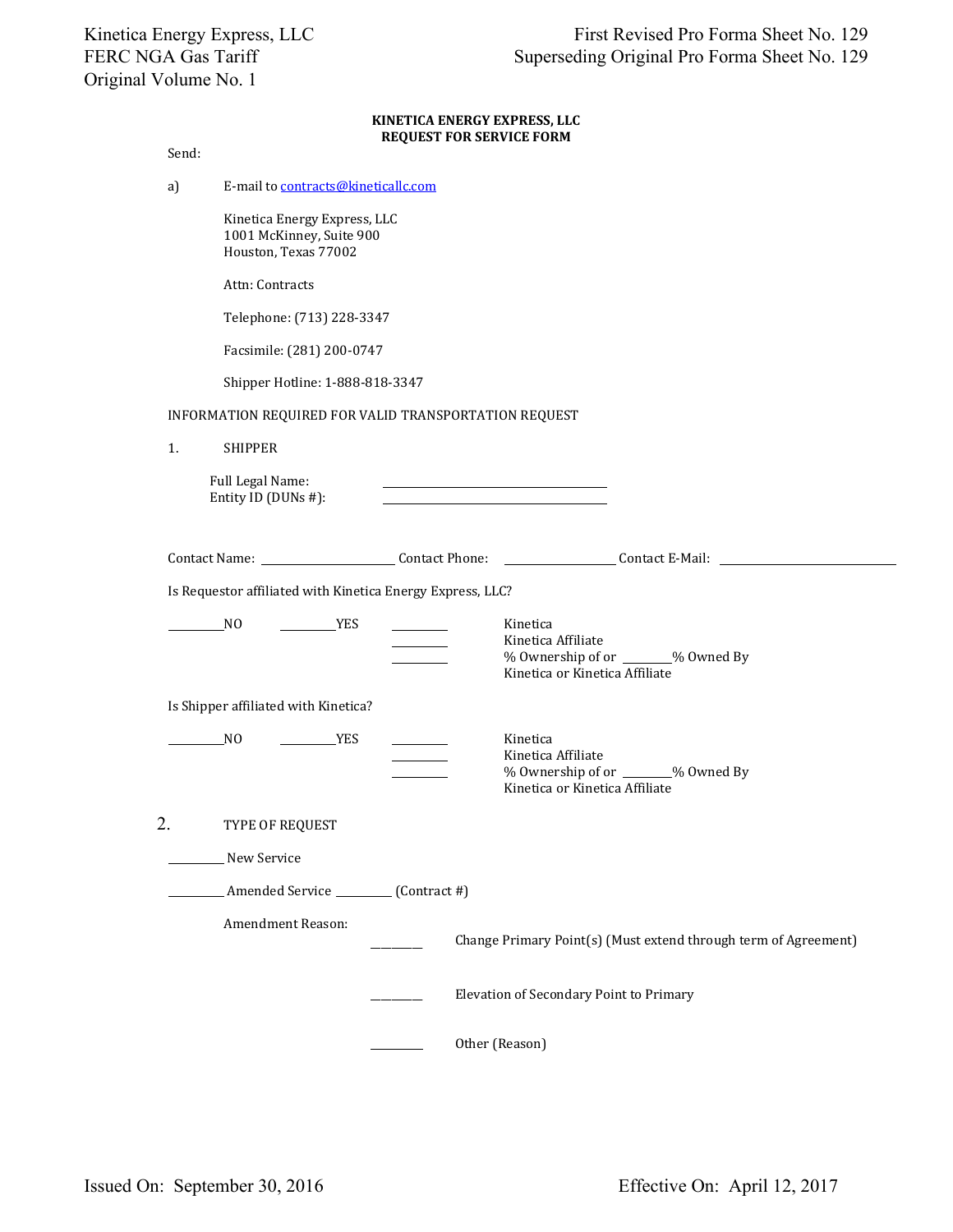## **REQUEST FOR SERVICE FORM (Continued)**

|    |                                                             | If Amended Service Request is from a Capacity Release Replacement Shipper:                           |                                 |                                                  |                                                                                                                                                                                                                                                                                            |                   |
|----|-------------------------------------------------------------|------------------------------------------------------------------------------------------------------|---------------------------------|--------------------------------------------------|--------------------------------------------------------------------------------------------------------------------------------------------------------------------------------------------------------------------------------------------------------------------------------------------|-------------------|
|    |                                                             | Replacement Shipper Contract #: ____________________                                                 |                                 |                                                  |                                                                                                                                                                                                                                                                                            |                   |
| 3. | <b>CONTRACT TERM</b>                                        |                                                                                                      |                                 | From: $\qquad \qquad \qquad$ To: $\qquad \qquad$ |                                                                                                                                                                                                                                                                                            |                   |
| 4. | RATE SCHEDULE<br><b>ET</b><br>$\frac{1}{1}$ IT              |                                                                                                      |                                 |                                                  |                                                                                                                                                                                                                                                                                            |                   |
| 5. | Capacity Release<br>CONTRACT QUANTITIES<br>(A)              | Primary Paths for Rate Schedule FT                                                                   |                                 |                                                  |                                                                                                                                                                                                                                                                                            |                   |
|    | <b>Start Date</b>                                           | <b>End Date</b><br><u>No.</u>                                                                        | Point of Receipt<br><b>Name</b> | <u>No.</u>                                       | Point of Delivery<br><b>Name</b>                                                                                                                                                                                                                                                           | <b>MDQ</b><br>Dth |
| 6. | FURTHER AGREEMENT<br>(Write None or specify the agreement.) |                                                                                                      |                                 |                                                  |                                                                                                                                                                                                                                                                                            |                   |
| 7. | <b>NOTICES</b>                                              |                                                                                                      |                                 |                                                  |                                                                                                                                                                                                                                                                                            |                   |
|    | (A)                                                         | <b>Shippers Notices:</b><br>Address:<br>City, State Zip:<br>Attn:<br>Phone:<br>Fax:<br>E-mail:       |                                 |                                                  | <u> 1989 - Johann John Stone, Amerikaansk politiker (</u><br>the control of the control of the control of the control of the control of the control of the control of the control of the control of the control of the control of the control of the control of the control of the control |                   |
|    | (B)                                                         | Invoices<br>and<br>Statements:<br>Address:<br>City, State Zip:<br>Attn:<br>Phone:<br>Fax:<br>E-mail: |                                 | Same as above                                    |                                                                                                                                                                                                                                                                                            |                   |